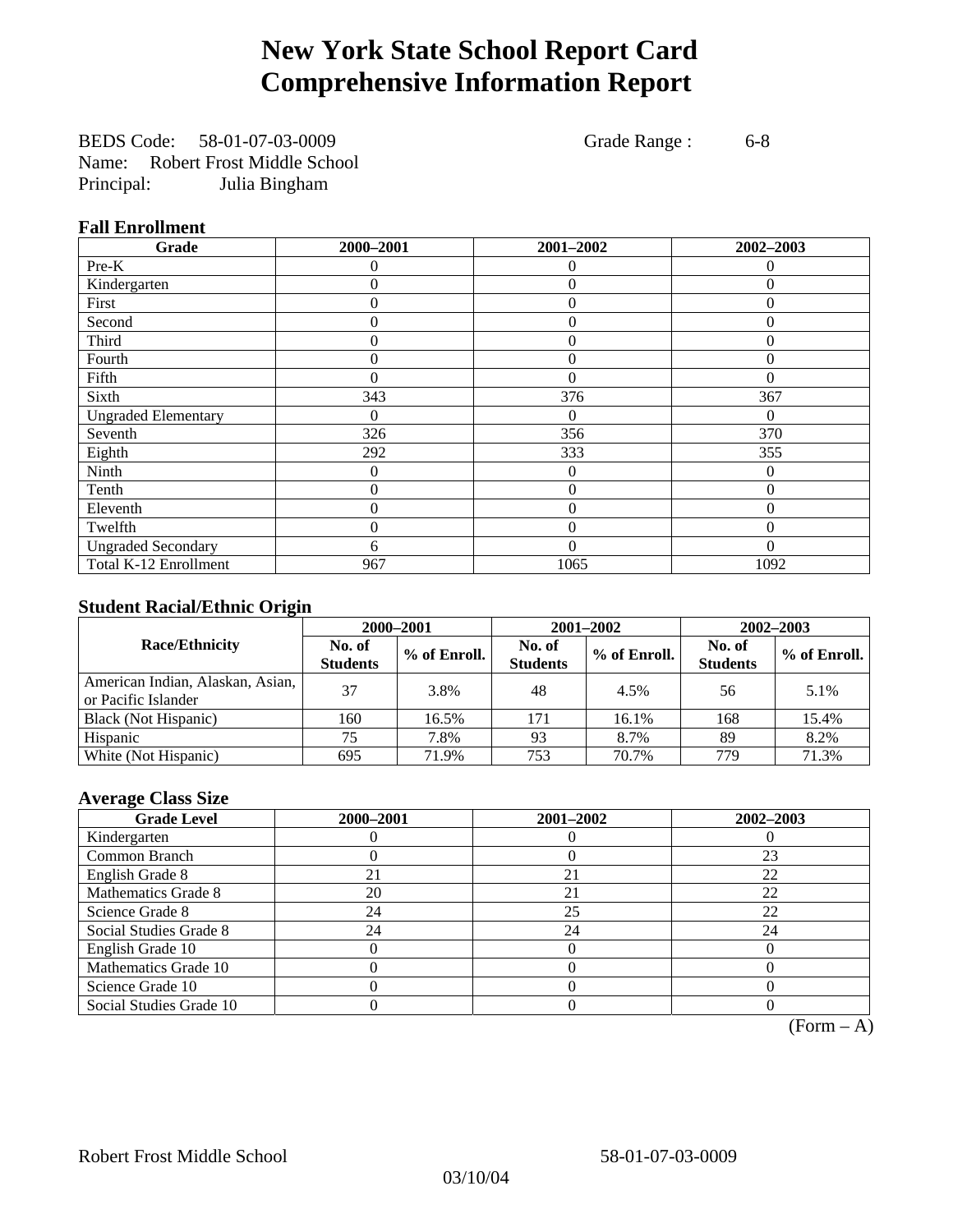#### **District Need to Resource Capacity Category**

| <b>N/RC Category</b> | <b>Description</b>                                                                                 |
|----------------------|----------------------------------------------------------------------------------------------------|
|                      | This is a school district with average student needs in relation to<br>district resource capacity. |

#### **Similar School Group and Description**

| <b>Similar School Group</b> | <b>Description</b>                                                     |
|-----------------------------|------------------------------------------------------------------------|
|                             | All schools in this group are middle level schools in school districts |
| 32                          | with average student needs in relation to district resource capacity.  |
|                             | The schools in this group are in the middle range of student needs     |
|                             | for middle level schools in these districts.                           |

All schools within the same N/RC category are divided into three similar school groups defined by the percentage of students in the school who are eligible for the free-lunch program and/or who are limited English proficient (also known as English language learners).

#### **Student Demographics Used To Determine Similar Schools Group**

| . .                               | 2000-2001 |         |       | $2001 - 2002$ | $2002 - 2003$ |         |
|-----------------------------------|-----------|---------|-------|---------------|---------------|---------|
|                                   | Count     | Percent | Count | Percent       | Count         | Percent |
| <b>Limited English Proficient</b> |           | 0.9%    | 16    | $1.5\%$       | 15            | l.4%    |
| <b>Eligible for Free Lunch</b>    | 120       | 12.4%   | 122   | 1.5%          | 113           | 10.3%   |

#### **Attendance and Suspension**

|                               | 1999–2000       |         |                 | 2000-2001 | $2001 - 2002$   |         |
|-------------------------------|-----------------|---------|-----------------|-----------|-----------------|---------|
|                               | No. of          | $%$ of  | No. of          | $%$ of    | No. of          | $%$ of  |
|                               | <b>Students</b> | Enroll. | <b>Students</b> | Enroll.   | <b>Students</b> | Enroll. |
| <b>Annual Attendance Rate</b> |                 | 95.0%   |                 | 95.7%     |                 | 95.7%   |
| <b>Student Suspensions</b>    | 35              | 3.9%    | 42              | 4.3%      |                 | 4.8%    |

#### **Student Socioeconomic and Stability Indicators (Percent of Enrollment)**

|                          | 2000-2001  | 2001–2002  | 2002-2003 |
|--------------------------|------------|------------|-----------|
| <b>Reduced Lunch</b>     | 5.7%       | 5.6%       | 6.7%      |
| <b>Public Assistance</b> | $1 - 10\%$ | $1 - 10\%$ | $-10%$    |
| <b>Student Stability</b> | 92%        | 95%        | 97%       |

#### **Staff Counts**

| Staff                                 | 2002-2003 |
|---------------------------------------|-----------|
| <b>Total Teachers</b>                 | 98        |
| <b>Total Other Professional Staff</b> |           |
| <b>Total Paraprofessionals</b>        | NΑ        |
| Teaching Out of Certification*        |           |
| Teachers with Temporary Licenses      |           |

\*Teaching out of certification more than on an incidental basis. Teachers with temporary licenses are also counted as teaching out of certification.

 $(Form - B)$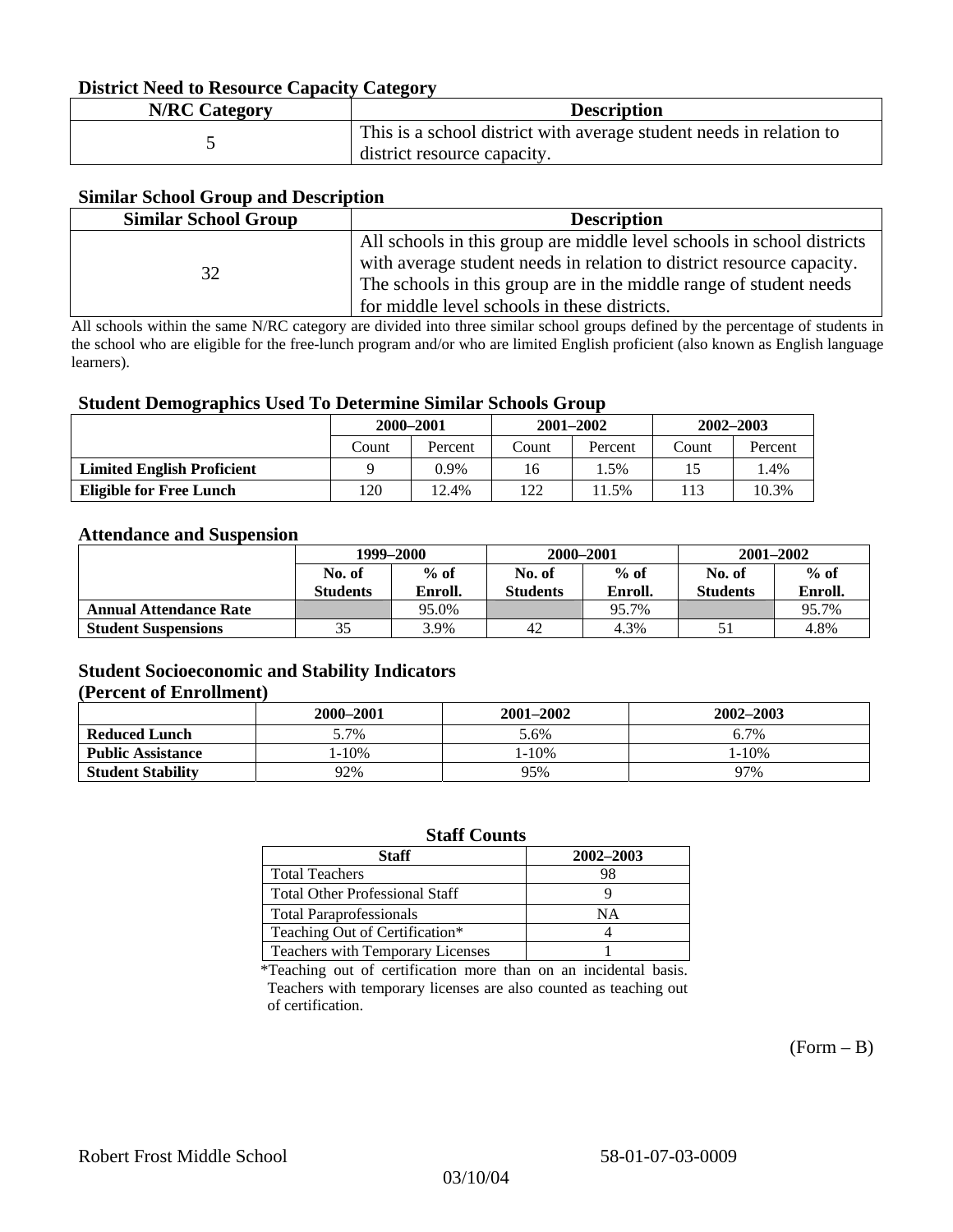# **High School Graduates and Noncompleters**

| mgn benoor Grauuates Larming Regents Diplomas |                       |                                   |                                                    |                       |                                   |                                                    |                       |                                   |                                                    |  |
|-----------------------------------------------|-----------------------|-----------------------------------|----------------------------------------------------|-----------------------|-----------------------------------|----------------------------------------------------|-----------------------|-----------------------------------|----------------------------------------------------|--|
|                                               | 2000-2001             |                                   |                                                    |                       | 2001-2002                         |                                                    |                       | $2002 - 2003$                     |                                                    |  |
|                                               | <b>Total</b><br>Grads | <b>Regents</b><br><b>Diplomas</b> | $\frac{0}{0}$<br><b>Regents</b><br><b>Diplomas</b> | <b>Total</b><br>Grads | <b>Regents</b><br><b>Diplomas</b> | $\frac{0}{0}$<br><b>Regents</b><br><b>Diplomas</b> | <b>Total</b><br>Grads | <b>Regents</b><br><b>Diplomas</b> | $\frac{0}{0}$<br><b>Regents</b><br><b>Diplomas</b> |  |
| General<br>Education                          | $\Omega$              |                                   | 0%                                                 | 0                     |                                   | 0%                                                 |                       |                                   | 0%                                                 |  |
| Students with<br><b>Disabilities</b>          |                       |                                   | 0%                                                 | 0                     | $\Omega$                          | 0%                                                 | $\theta$              |                                   | 0%                                                 |  |
| All Students                                  | $\Omega$              |                                   | 0%                                                 |                       |                                   | 0%                                                 |                       |                                   | 0%                                                 |  |

### **High School Graduates Earning Regents Diplomas\***

\*Only students awarded local diplomas (including local diplomas with Regents endorsements) are counted as high school graduates. Because of a change in data collection procedures during the 2001–2002 school year, diploma counts and percentage of graduates earning Regents diplomas are not necessarily comparable between years. Data for the 2000-2001 school year include January, June and August 2001 graduates; data for the 2001-2002 school year include January and June 2002 graduates; data for the 2002–2003 school year include August 2002 and January and June 2003 graduates.

### **Distribution of 2002–2003 Graduates (All Students)**

|                | To 4-vear<br>College | To 2-vear<br>College | To Other Post-<br><b>Secondary</b> | <b>To the Military</b> | <b>Employment</b> | Other |
|----------------|----------------------|----------------------|------------------------------------|------------------------|-------------------|-------|
| <b>Number</b>  |                      |                      |                                    |                        |                   |       |
| <b>Percent</b> | 0%                   | 0%                   | 0%                                 | 0%                     | 0%                | 0%    |

#### **Number of High School Completers with Disabilities in 2002–2003**

| Graduates*<br>(a) | <b>Regents</b><br><b>Diplomas</b><br>b) | <b>IEP Diplomas</b><br>or Certificates<br>'c. | All 2002-2003<br><b>Completers</b><br>(a+c) |
|-------------------|-----------------------------------------|-----------------------------------------------|---------------------------------------------|
|                   |                                         |                                               |                                             |

\*Local Diplomas (including local diplomas with Regents endorsements)

#### **High School Noncompletion Rates**

|                     |                            | 2000-2001       |         | 2001-2002       |         | 2002-2003       |         |
|---------------------|----------------------------|-----------------|---------|-----------------|---------|-----------------|---------|
|                     |                            | No. of          | $%$ of  | No. of          | $%$ of  | No. of          | $%$ of  |
|                     |                            | <b>Students</b> | Enroll. | <b>Students</b> | Enroll. | <b>Students</b> | Enroll. |
| General-            | Dropped Out                |                 |         | $\theta$        |         | $\theta$        |         |
| <b>Education</b>    | Entered GED Program*       |                 |         | $\theta$        |         |                 |         |
| <b>Students</b>     | <b>Total Noncompleters</b> |                 |         |                 |         |                 |         |
| <b>Students</b>     | Dropped Out                |                 |         | 0               |         | 0               |         |
| with                | Entered GED Program*       |                 |         |                 |         | $\Omega$        |         |
| <b>Disabilities</b> | <b>Total Noncompleters</b> |                 |         |                 |         | 0               |         |
| All                 | Dropped Out                | $\Omega$        | $0.0\%$ |                 | $0.0\%$ | $\theta$        | $0.0\%$ |
| <b>Students</b>     | Entered GED Program*       | $\Omega$        | $0.0\%$ | 0               | $0.0\%$ |                 | $0.0\%$ |
|                     | <b>Total Noncompleters</b> |                 | $0.0\%$ |                 | $0.0\%$ |                 | $0.0\%$ |

\*The number and percentage of students who left K-12, diploma-bound systems and entered an alternative program leading to a high school equivalency diploma.

 $(Form - C)$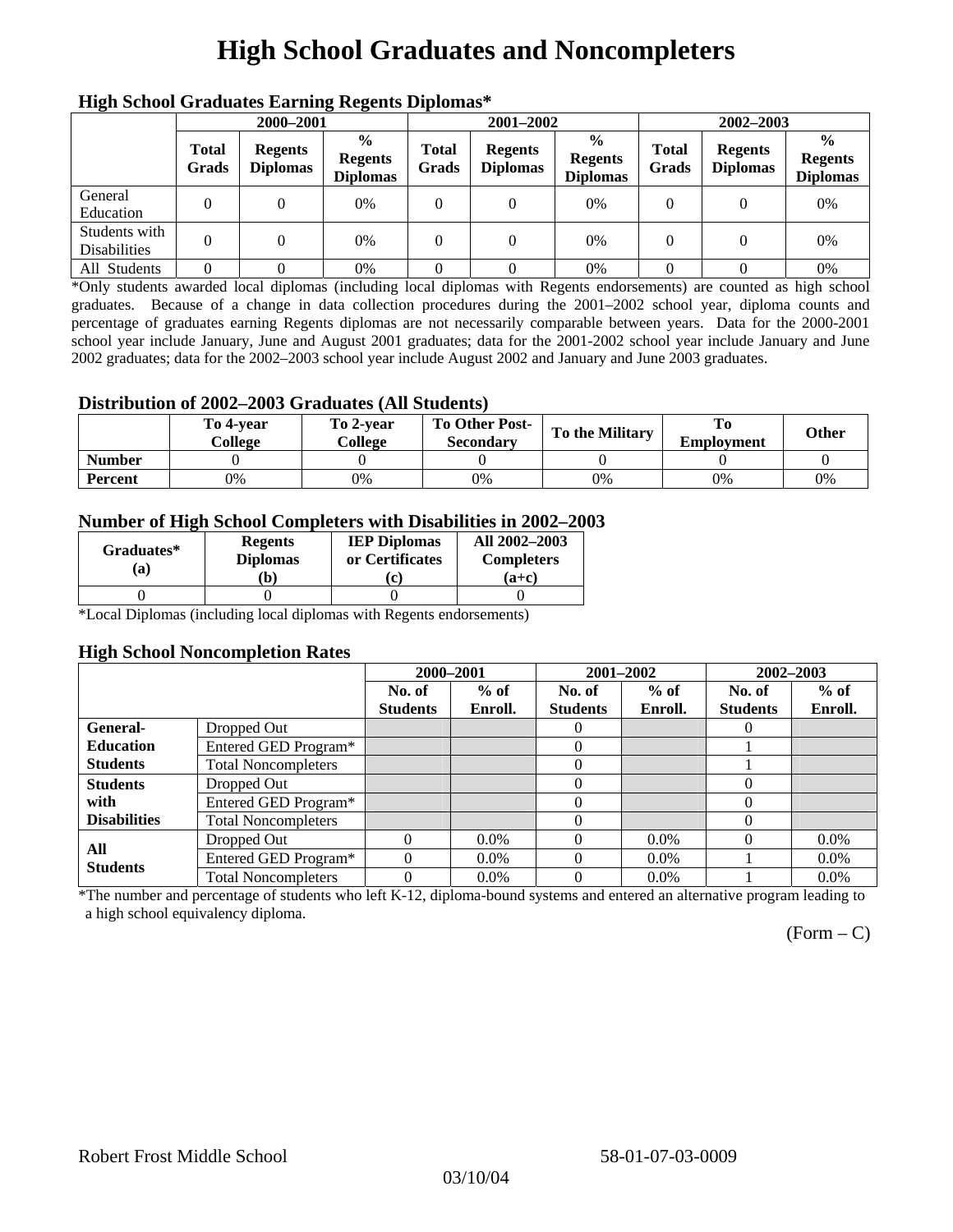# **Career Development and Occupational Studies (CDOS)**

### **Percentage of Students Documenting Self- and Career-Awareness Information and Career Exploration Activities, K–3**

| <b>Grades</b> | 2000-01 | $2001 - 02$ | $2002 - 03$ |
|---------------|---------|-------------|-------------|
| K–1           |         | $0\%$       | $0\%$       |
|               |         | $0\%$       | $0\%$       |

### **Students Developing a Career Plan, 4–12**

| <b>Grades</b> |                                      | $2000 - 01$ | $2001 - 02$ | $2002 - 03$ |
|---------------|--------------------------------------|-------------|-------------|-------------|
| $4 - 5$       | Number of General-Education Students |             | 0           | $\Omega$    |
|               | Number of Students with Disabilities |             | 0           | $\Omega$    |
|               | Number of All Students               |             | 0           | $\Omega$    |
|               | Percent of Enrollment                |             | 0%          | $0\%$       |
| $6 - 8$       | Number of General-Education Students |             | 0           | 0           |
|               | Number of Students with Disabilities |             | $\Omega$    | $\Omega$    |
|               | Number of All Students               |             | $\theta$    | $\Omega$    |
|               | Percent of Enrollment                |             | $0\%$       | $0\%$       |
|               | Number of General-Education Students |             | 0           | $\Omega$    |
| $9 - 12$      | Number of Students with Disabilities |             | 0           | $\Omega$    |
|               | Number of All Students               |             | $\Omega$    | $\Omega$    |
|               | Percent of Enrollment                |             | $0\%$       | 0%          |

# **Second Language Proficiency Examinations**

### **General-Education Students**

| <b>Test</b> | 2000-2001         |           |                   | 2001-2002 | 2002-2003         |           |  |
|-------------|-------------------|-----------|-------------------|-----------|-------------------|-----------|--|
|             | <b>No. Tested</b> | % Passing | <b>No. Tested</b> | % Passing | <b>No. Tested</b> | % Passing |  |
| French      |                   | 0%        |                   | $0\%$     | 30                | 70%       |  |
| German      |                   | 0%        |                   | 0%        |                   | 0%        |  |
| Italian     | 70                | 89%       |                   | 0%        | 62                | 92%       |  |
| Latin       |                   | 0%        |                   | 0%        |                   | 0%        |  |
| Spanish     | 150               | 92%       |                   | 0%        | 76                | 99%       |  |

### **Students with Disabilities**

| <b>Test</b> | 2000-2001         |           |            | 2001-2002 | 2002-2003         |           |  |
|-------------|-------------------|-----------|------------|-----------|-------------------|-----------|--|
|             | <b>No. Tested</b> | % Passing | No. Tested | % Passing | <b>No. Tested</b> | % Passing |  |
| French      |                   | 0%        |            | 0%        |                   | 0%        |  |
| German      |                   | 0%        |            | 0%        |                   | 0%        |  |
| Italian     |                   | 0%        |            | 0%        |                   | 0%        |  |
| Latin       |                   | 0%        |            | $0\%$     |                   | 0%        |  |
| Spanish     |                   | 0%        |            | 0%        |                   | 0%        |  |

 <sup>(</sup>Form-D)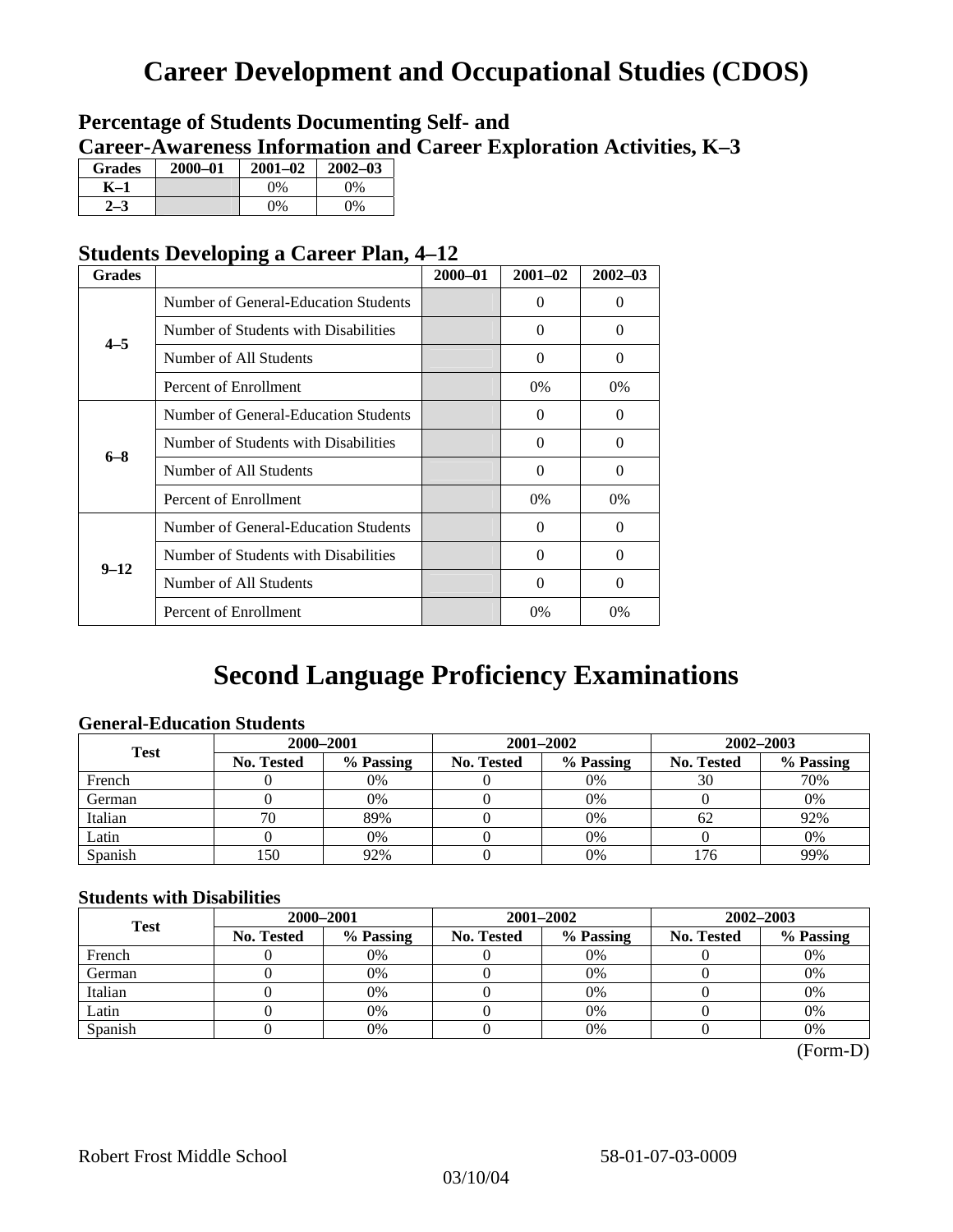# **Regents Examinations**

|                                                               | 8°-<br><b>All Students</b> |                                                           |                  |                  | <b>Students with Disabilities</b> |                  |
|---------------------------------------------------------------|----------------------------|-----------------------------------------------------------|------------------|------------------|-----------------------------------|------------------|
|                                                               | 2001                       | 2002                                                      | 2003             | 2001             | 2002                              | 2003             |
|                                                               |                            | Living Environment (first administered June 2001)         |                  |                  |                                   |                  |
| Number Tested                                                 | $\mathbf{0}$               | $\theta$                                                  | $\mathbf{0}$     | $\boldsymbol{0}$ | $\boldsymbol{0}$                  | $\boldsymbol{0}$ |
| Number Scoring 55-100                                         | $\overline{0}$             | $\overline{0}$                                            | $\overline{0}$   | $\overline{0}$   | $\overline{0}$                    | $\overline{0}$   |
| Number Scoring 65-100                                         | $\mathbf{0}$               | $\overline{0}$                                            | $\overline{0}$   | $\overline{0}$   | $\overline{0}$                    | $\mathbf{0}$     |
| Number Scoring 85-100                                         | $\mathbf{0}$               | $\overline{0}$                                            | $\boldsymbol{0}$ | $\boldsymbol{0}$ | $\boldsymbol{0}$                  | $\boldsymbol{0}$ |
| Percentage of Tested Scoring 55-100                           | 0%                         | 0%                                                        | 0%               | 0%               | 0%                                | 0%               |
| Percentage of Tested Scoring 65-100                           | 0%                         | 0%                                                        | 0%               | 0%               | 0%                                | 0%               |
| Percentage of Tested Scoring 85-100                           | 0%                         | 0%                                                        | 0%               | 0%               | 0%                                | 0%               |
| Physical Setting/Earth Science (first administered June 2001) |                            |                                                           |                  |                  |                                   |                  |
| Number Tested                                                 | 54                         | 58                                                        | 59               | $\boldsymbol{0}$ | 5                                 | $\mathbf{0}$     |
| Number Scoring 55-100                                         | 54                         | 54                                                        | 59               | $\overline{0}$   | $\overline{3}$                    | $\overline{0}$   |
| Number Scoring 65-100                                         | 52                         | 53                                                        | 59               | $\overline{0}$   | $\overline{2}$                    | $\overline{0}$   |
| Number Scoring 85-100                                         | 30                         | 35                                                        | 47               | $\mathbf{0}$     | 1                                 | $\boldsymbol{0}$ |
| Percentage of Tested Scoring 55-100                           | 100%                       | 93%                                                       | 100%             | 0%               | 60%                               | 0%               |
| Percentage of Tested Scoring 65-100                           | 96%                        | 91%                                                       | 100%             | 0%               | 40%                               | 0%               |
| Percentage of Tested Scoring 85-100                           | 56%                        | 60%                                                       | 80%              | 0%               | 20%                               | 0%               |
|                                                               |                            | Physical Setting/Chemistry (first administered June 2002) |                  |                  |                                   |                  |
| Number Tested                                                 |                            | $\mathbf{0}$                                              | $\mathbf{0}$     |                  | $\theta$                          | $\theta$         |
| Number Scoring 55-100                                         |                            | $\overline{0}$                                            | $\mathbf{0}$     |                  | $\theta$                          | $\overline{0}$   |
| Number Scoring 65-100                                         |                            | $\mathbf{0}$                                              | $\Omega$         |                  | $\theta$                          | $\theta$         |
| Number Scoring 85-100                                         |                            | $\overline{0}$                                            | $\mathbf{0}$     |                  | $\overline{0}$                    | $\mathbf{0}$     |
| Percentage of Tested Scoring 55-100                           |                            | 0%                                                        | 0%               |                  | 0%                                | 0%               |
| Percentage of Tested Scoring 65-100                           |                            | 0%                                                        | 0%               |                  | 0%                                | 0%               |
| Percentage of Tested Scoring 85-100                           |                            | 0%                                                        | 0%               |                  | 0%                                | 0%               |
|                                                               |                            | Physical Setting/Physics (first administered June 2002)*  |                  |                  |                                   |                  |
| Number Tested                                                 |                            |                                                           |                  |                  |                                   |                  |
| Number Scoring 55-100                                         |                            |                                                           |                  |                  |                                   |                  |
| Number Scoring 65-100                                         |                            |                                                           |                  |                  |                                   |                  |
| Number Scoring 85-100                                         |                            |                                                           |                  |                  |                                   |                  |
| Percentage of Tested Scoring 55-100                           |                            |                                                           |                  |                  |                                   |                  |
| Percentage of Tested Scoring 65-100                           |                            |                                                           |                  |                  |                                   |                  |
| Percentage of Tested Scoring 85-100                           |                            |                                                           |                  |                  |                                   |                  |

\* Physical Setting/Physics results are not included in the report card because the Department is issuing a new conversion chart for this assessment. Data currently available to the Department are based on the original conversion chart for the assessment.

 $(Form - G)$